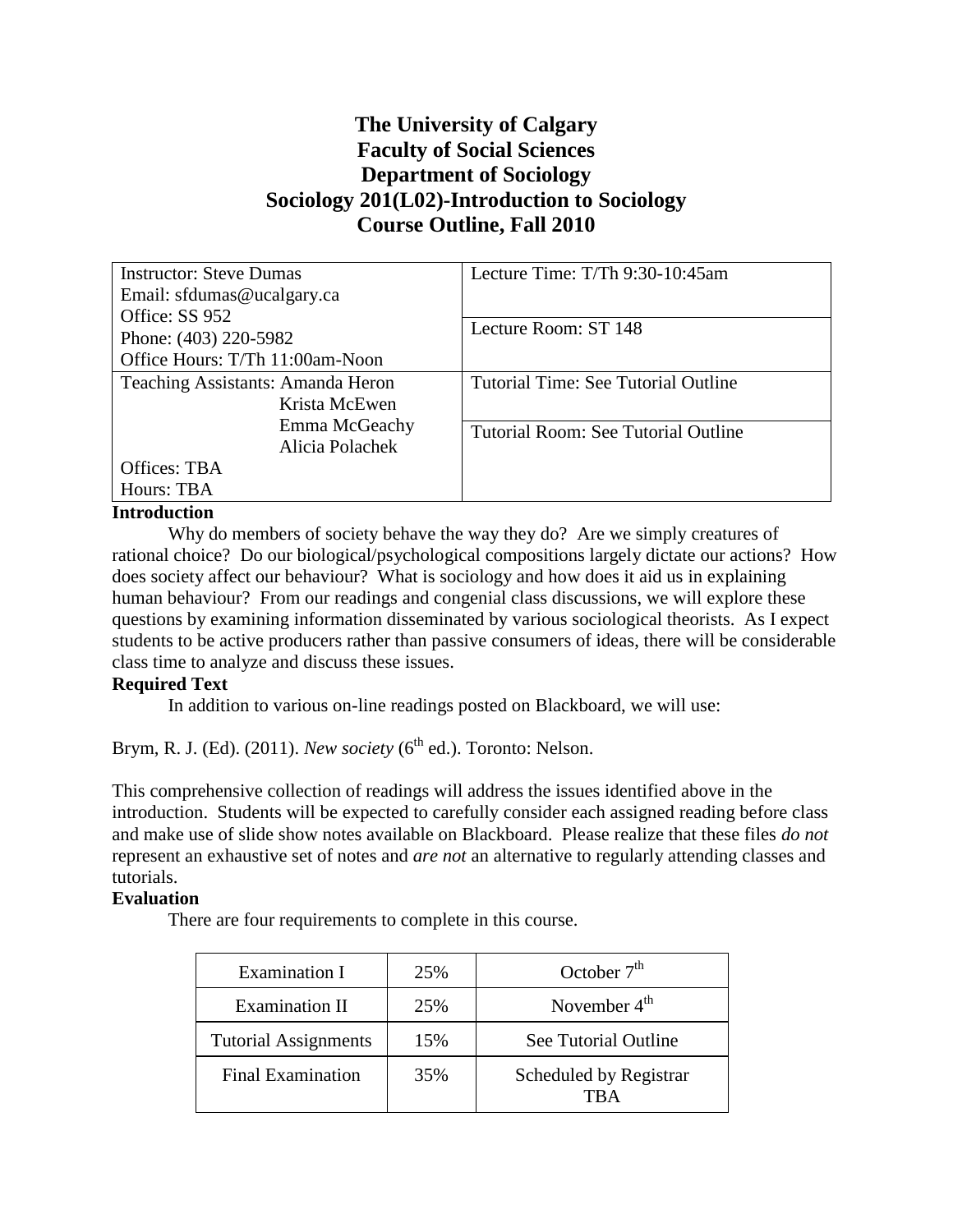The three multiple choice examinations will be based upon the required readings and class discussions for each section. All lecture and reading materials are subject to evaluation. Therefore, it is important that students attend all classes and examine every reading in order to meet the demands of this course.

#### **Tutorials**

The teaching assistants will provide you with an outline of what will be covered during tutorials, and it will be available on Blackboard. In a nutshell, however, they will consist of watching videos, responding to questions about social issues, and completing various writing assignments. More information will be made available in the first tutorial.

## **Grading Scheme**

The following grading scheme will be used in this course.

| $A+ > 90\%$  | $B+77\% -79.99\%$    | $C+67\% -69.99\%$ | $D+ 57\% - 59.99\%$ |
|--------------|----------------------|-------------------|---------------------|
| 85%-89.99%   | B 73%-76.99%         | $C$ 63%-66.99%    | $D$ 53%-56.99%      |
| A-80%-84.99% | $B - 70\% - 72.99\%$ | $C-60\% -62.99\%$ | $F < 53\%$          |

*\*The grades for a course component may be scaled to maintain equity among sections and to conform to departmental norms.*

## **Reading/Class Schedule**

Before reviewing the schedule below, please be aware that it is expected to be flexible. Some topics may require more time than scheduled. Students should ensure that they have completed the readings before each class.

| <b>Date</b>       | <b>Topic</b>                  | $\textbf{Reading}(s)$             |
|-------------------|-------------------------------|-----------------------------------|
| Sept 14           | Introduction                  | Chapter 1                         |
|                   | What is sociology             |                                   |
| Sept 16           | What is sociology             | Chapter 1                         |
| Sept 21           | How to do sociology           | Chapter 20                        |
| Sept 23           | How to do sociology           | Chapter 20                        |
| Sept 28           | Socialization                 | Chapter 3                         |
| Sept 30           | Socialization                 | Chapter 3                         |
| Oct 5             | Families                      | Chapter 10                        |
| Oct 7             | <b>Mid-term examination I</b> | Based upon chapters 1, 3, 10, 20  |
|                   |                               | of Brym, and lecture material     |
| Oct 12            | Culture                       | Chapter 2                         |
| Oct 14            | Stratification                | Chapter 6                         |
| Oct 19            | Stratification                | Chapter 6                         |
| Oct 21            | "Race" and ethnicity          | Chapter 8                         |
| Oct 26            | "Race" and ethnicity          | Chapter 8                         |
| Oct 28            | Gender                        | Chapter 4 and 7                   |
| Nov <sub>2</sub>  | Gender                        | Chapter 4 and 7                   |
| Nov <sub>4</sub>  | Mid-term examination II       | Based upon chapters 2, 4, 6, 7, 8 |
|                   |                               | of Brym, and lecture material     |
| Nov 9             | Religion                      | Chapter 13                        |
| Nov 16            | Religion                      | Chapter 13                        |
| Nov 18            | Deviance and crime            | Chapter 14                        |
| Nov <sub>23</sub> | Deviance and crime            | Chapter 14                        |
| Nov 25            | Urbanization                  | Chapter 15                        |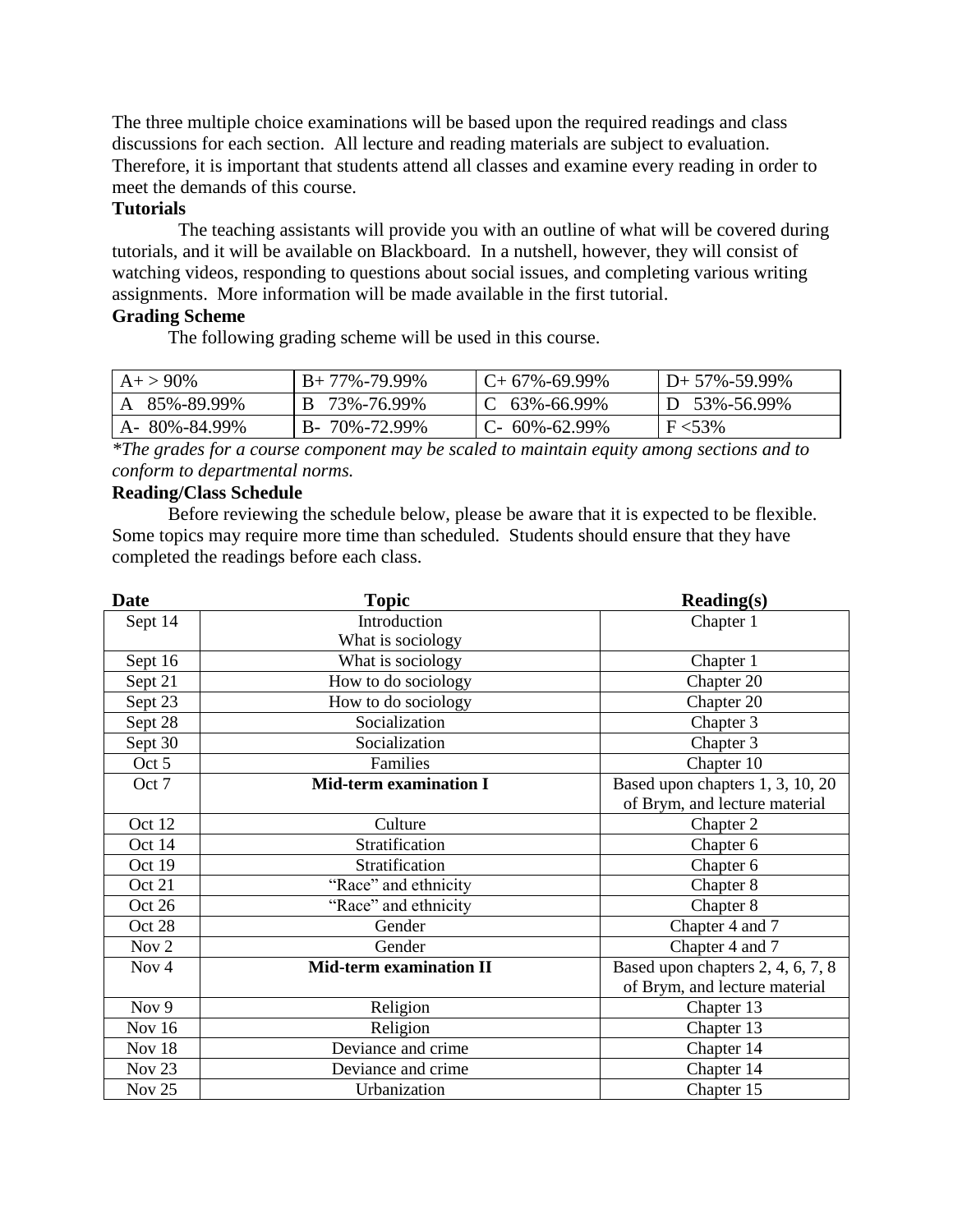| <b>Nov 30</b> | Urbanization                | Chapter 15 |
|---------------|-----------------------------|------------|
| Dec 2         | Social movements            | Chapter 18 |
| Dec 7         | Social movements            | Chapter 18 |
| Dec 9         | Review for final (Date TBA) | None       |

#### **Other Administrative Information**

#### **Emergency Evacuations**

In the case of fire or other emergency evacuation of this classroom/lab, please proceed to the assembly point by *Social Science Food Court.*

## **Deferrals**

If at all possible you must provide *advance* notice to the instructor if you are unable to take a test or pass in an assignment or essay on time. All requests for deferral of a course component due to health reasons must be accompanied by written documentation as outlined in the University Calendar and should be obtained while the student has the physical or emotional problem rather than after recovery. Deferrals will be allowed in the following circumstances: illness, domestic affliction or religious conviction. Travel arrangements and misreading of the syllabus are not valid reasons for requesting a deferral. Deferrals will not be granted if it is determined that just cause is not shown by the student.

If you have missed a test for a legitimate reason, the instructor can require you to write a "make up" test as close in time to the original test as possible or can choose to transfer the percentage weight to another course component. If the instructor schedules a "make up" test for you, its date and location will be at the convenience of the Sociology Department.

Please note that requests to defer a final examination or to defer term work past the end of a term go through the Undergraduate Programs Office (UPO) and must be processed by the deadlines that are established in the U of C Calendar. You can find the forms you need online: *Deferred Final Exam Application*:

[http://www.ucalgary.ca/registrar/files/registrar/APP%20FOR%20DF%20EXAM\\_0.pdf](http://www.ucalgary.ca/registrar/files/registrar/APP%20FOR%20DF%20EXAM_0.pdf) *Deferred Term Work Form*:

<http://www.ucalgary.ca/registrar/files/registrar/defTW.pdf>

You must submit these deferral forms to the Faculty of Arts Associate Dean (Students) through the UPO office: Undergraduate Programs Office, 4th Floor, MacEwan Student Centre. Only the Associate Dean approves requests for deferrals which extend beyond the end of a term. Instructors are not involved in such decisions. To make an appointment with the Associate Dean, phone (403) 220-8155.

*Ethics Research***:** Students are advised that any research with human subjects--including any interviewing (even with friends and family), opinion polling, or unobtrusive observation- must have the approval of the Departmental Ethics Committee. In completing course requirements, students must not undertake any human subjects research without discussing their plans with the instructor, to determine if ethics approval is required.

*Academic Misconduct***:** Plagiarism, cheating and other academic misconduct are regarded as serious academic offences. Students are advised to consult the University Calendar which presents a Statement of Intellectual Honesty and definitions and penalties associated with cheating, plagiarism, and other academic misconduct.